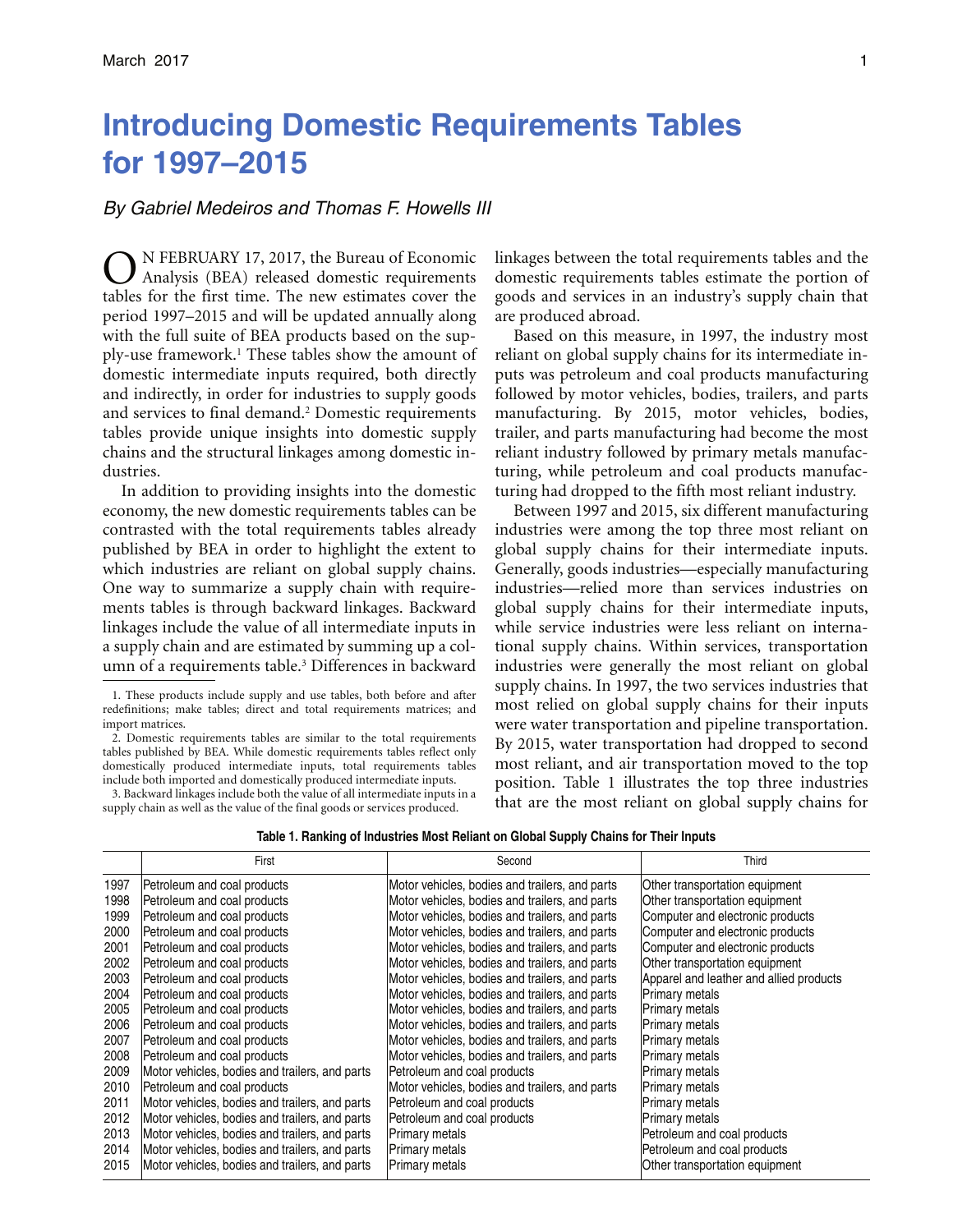their intermediate inputs in 1997–2015, and table 2 illustrates the top three services industries.

 highlight the steady increase in the interconnected na-Differences in backward linkages between total requirements tables and domestic requirements tables ture of the global economy. Chart 1 graphs these differences for the 1997–2015 period for major sectors in the economy. Nearly all sectors follow a similar pattern. The period from 1997–2000 is marked by an increase in reliance on foreign supply chains for inputs followed by a downturn in 2001 with the 2002–2008 period showing even larger increases in reliance on global supply chains and surpassing the 2000 peak. Most sectors show a sharp decline in 2009 followed by a quick recovery in 2010 that claws back much of 2009's retrenchment. The 2011–2015 period shows a flat or slightly decreasing trend. Considering the 1997– 2015 period as a whole, most industries saw a slight increase in reliance on foreign supply chains for their intermediate inputs.

Looking at specific sectors, manufacturing as a whole is the most reliant on global supply chains and was the sector most affected by the 2009 downturn. Agriculture, forestry, fishing and hunting was generally the sector that was second most reliant on foreign supply chains for intermediate inputs, though at times it was surpassed by transportation and warehousing or construction. With the exception of transportation and warehousing, service sectors were the least reliant on global supply chains for their intermediate inputs.

#### **Domestic requirements tables**

Three main tables are being added as a part of this expansion of BEA's products. These include the commodity-by-commodity domestic requirements table, the industry-by-industry domestic requirements table, and the industry-by-commodity domestic requirements table. Like the corresponding total requirements tables, the new domestic requirements tables are available at the sector level (roughly a two-digit NAICS classification) and the summary level (roughly a threedigit 2007 NAICS classification) for all years. Tables at the detailed level (roughly a four-digit 2007 NAICS classification) are also available for 2007.

These new estimates will be incorporated into the standard suite of products released periodically by BEA's industry accounts. As part of its annual update, the industry accounts will release an updated and extended time series. In addition, more detailed estimates at roughly a four-digit NAICS classification will

## **Chart 1. Difference in Backward Linkage Between Total** and Domestic Requriements by Maior Sector



|      | First                | Second                                    | Third                                     |
|------|----------------------|-------------------------------------------|-------------------------------------------|
| 1997 | Water transportation | Pipeline transportation                   | Air transportation                        |
| 1998 | Water transportation | Air transportation                        | Pipeline transportation                   |
| 1999 | Water transportation | Air transportation                        | Pipeline transportation                   |
| 2000 | Air transportation   | Water transportation                      | Pipeline transportation                   |
| 2001 | Air transportation   | Water transportation                      | Utilities                                 |
| 2002 | Water transportation | Air transportation                        | Truck transportation                      |
| 2003 | Water transportation | Air transportation                        | Pipeline transportation                   |
| 2004 | Water transportation | Air transportation                        | Pipeline transportation                   |
| 2005 | Air transportation   | Water transportation                      | Pipeline transportation                   |
| 2006 | Air transportation   | Water transportation                      | Pipeline transportation                   |
| 2007 | Air transportation   | Water transportation                      | Pipeline transportation                   |
| 2008 | Air transportation   | Water transportation                      | Truck transportation                      |
| 2009 | Air transportation   | Insurance carriers and related activities | Water transportation                      |
| 2010 | Air transportation   | Water transportation                      | Insurance carriers and related activities |
| 2011 | Air transportation   | Water transportation                      | Truck transportation                      |
| 2012 | Air transportation   | Water transportation                      | Waste management and remediation          |
| 2013 | Air transportation   | Water transportation                      | Waste management and remediation          |
| 2014 | Air transportation   | Water transportation                      | Waste management and remediation          |
| 2015 | Air transportation   | Water transportation                      | Waste management and remediation          |

**Table 2. Ranking of Services Industries Most Reliant on Global Supply Chains for Their Inputs**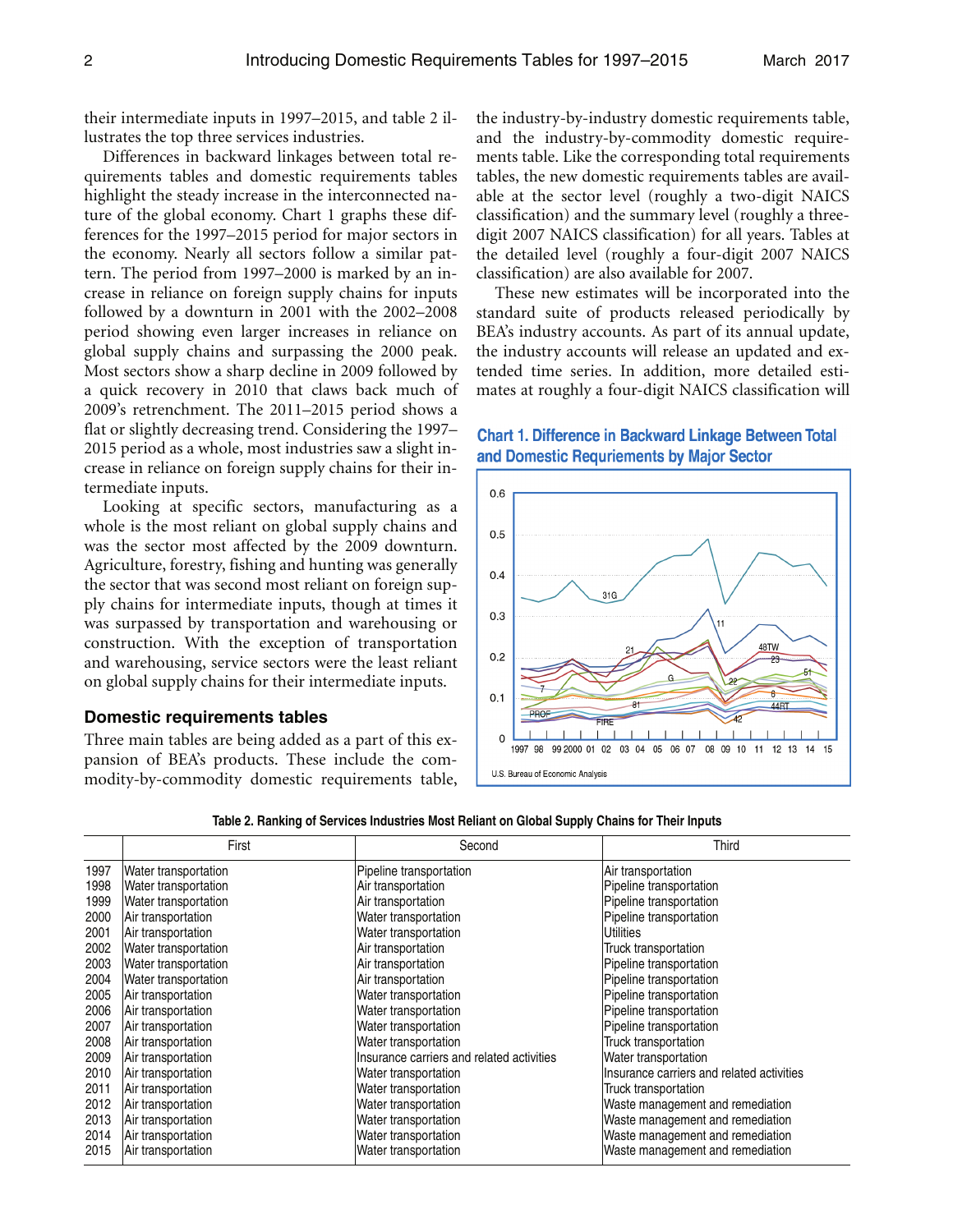be released for 2012 as part of the upcoming benchmark release scheduled for the fall of 2018.

 users as well as the entire supply chain in order to pro-The requirements tables are best understood if considered by column. Each column represents the value of all domestic production required in order to supply end-users with one dollar of output.4 The required production includes both the dollar supplied to endduce that dollar of output. It is common to break down the supply chain portion into two subcomponents: the intermediate inputs directly used in producing that dollar of output, and the intermediate inputs indirectly used, corresponding to the remainder of the supply-chain.

Each column of a commodity-by-commodity domestic requirements table shows the production, broken down by commodity necessary to supply end users with a dollar of a given commodity.<sup>5</sup> Table 3 shows the commodity-by-commodity domestic requirements for the agriculture, forestry, fishing, and hunting commodity in 2015 (see also table 4). The total for the col-

**Table 3. Commodity-by-Commodity Domestic Requirements for Agriculture, Forestry, Fishing, and Hunting, 2015** 

| Input-<br>output<br>code |                                                          | Commodity<br>inputs<br>required to<br>produce a<br>dollar of<br>commodity<br>11 |
|--------------------------|----------------------------------------------------------|---------------------------------------------------------------------------------|
| 11                       | Agriculture, forestry, fishing, and hunting              | 1.3064095                                                                       |
| 21                       |                                                          | 0.0185741                                                                       |
| 22                       |                                                          | 0.0196578                                                                       |
| 23                       |                                                          | 0.0130009                                                                       |
| 31G                      |                                                          | 0.2668854                                                                       |
| 42                       |                                                          | 0.0983996                                                                       |
| 44RT                     |                                                          | 0.0027572                                                                       |
| 48TW                     |                                                          | 0.0659758                                                                       |
| 51                       |                                                          | 0.0102523                                                                       |
| <b>FIRE</b>              | Finance, insurance, real estate, rental, and leasing     | 0.1133102                                                                       |
| <b>PROF</b>              |                                                          | 0.0833931                                                                       |
| 6                        | Educational services, health care, and social assistance | 0.0020719                                                                       |
| 7                        | Arts, entertainment, recreation, accommodation, and food |                                                                                 |
|                          |                                                          | 0.0075720                                                                       |
| 81                       |                                                          | 0.0079202                                                                       |
| G                        |                                                          | 0.0025498                                                                       |
| Used                     |                                                          | 0.0006788                                                                       |
| Other                    | Noncomparable imports and rest-of-the-world adjustment   | 0.0000000                                                                       |
|                          |                                                          | 2.0194085                                                                       |

 umn is 2.019, meaning that in order to supply an end- puts required to produce that dollar of output. The user with one dollar of agriculture, forestry, fishing, and hunting commodity, on average, the economy produced 2.019 dollars of gross output. This 2.019 is decomposed into the dollar supplied to end users as well as an additional 1.019 dollars of intermediate in ity as well as the remaining inputs in the supply chain. 1.019 dollars of inputs include 0.306 dollar of agriculture, forestry, fishing, and hunting inputs, 0.266 dollar of manufacturing inputs, and an additional 0.447 dollar of other inputs. Note that these inputs include both the inputs directly purchased to produce the commod-

The reason the dollar value of intermediate inputs in the supply chain exceeds the dollar value provided to the end-users is related to the measurement of gross output. Gross output of any product embeds the value of the inputs used in producing that product. Hence, when gross output is added vertically along a supply chain, as was done in summing up the column of a requirements table, the value of intermediate inputs to production can be double-counted.

The industry-by-industry and industry-by-commodity domestic requirements, like the commodityby-commodity domestic requirements, relate the domestic production required to supply end-users with one dollar of output. A column in the industry-by-industry domestic requirements table shows the domestic production decomposed by industry that is necessary to supply an end-user with a dollar of industry output. Similarly, a column in the industry-bycommodity domestic requirements table shows the domestic production decomposed by industry that is necessary to supply an end-user with a dollar of commodity output.

## **Methodology and uses**

The estimates presented in this article are an accounting decomposition of supply chains. This decomposition has the same theoretical underpinnings as BEA's

#### **Other Tables**

In conjunction with the three domestic requirements tables, two additional tables will also be released: the domestic direct requirements table and the market share table. Both of these tables will be produced at the same level of detail and follow the same publication schedule as the domestic requirements tables.

 try. The domestic direct requirements table is used as The domestic direct requirements table shows the domestically sourced inputs directly purchased by various industries divided by total output for the indusan input to the calculation of the domestic requirements tables.

 table is an input to the calculation of both the domes-The market share table shows each industry's share of production of each commodity. The market share tic requirements and total requirements tables. For more information on these two tables, see the section "Mathematical Derivation of Domestic Requirements."

 tic industries to supply end-users with one dollar of output. 4. Total requirements tables have a similar interpretation. Each column represents the total value of global production required in order for domes-

<sup>5.</sup> The term commodity is used to mean any good or service produced.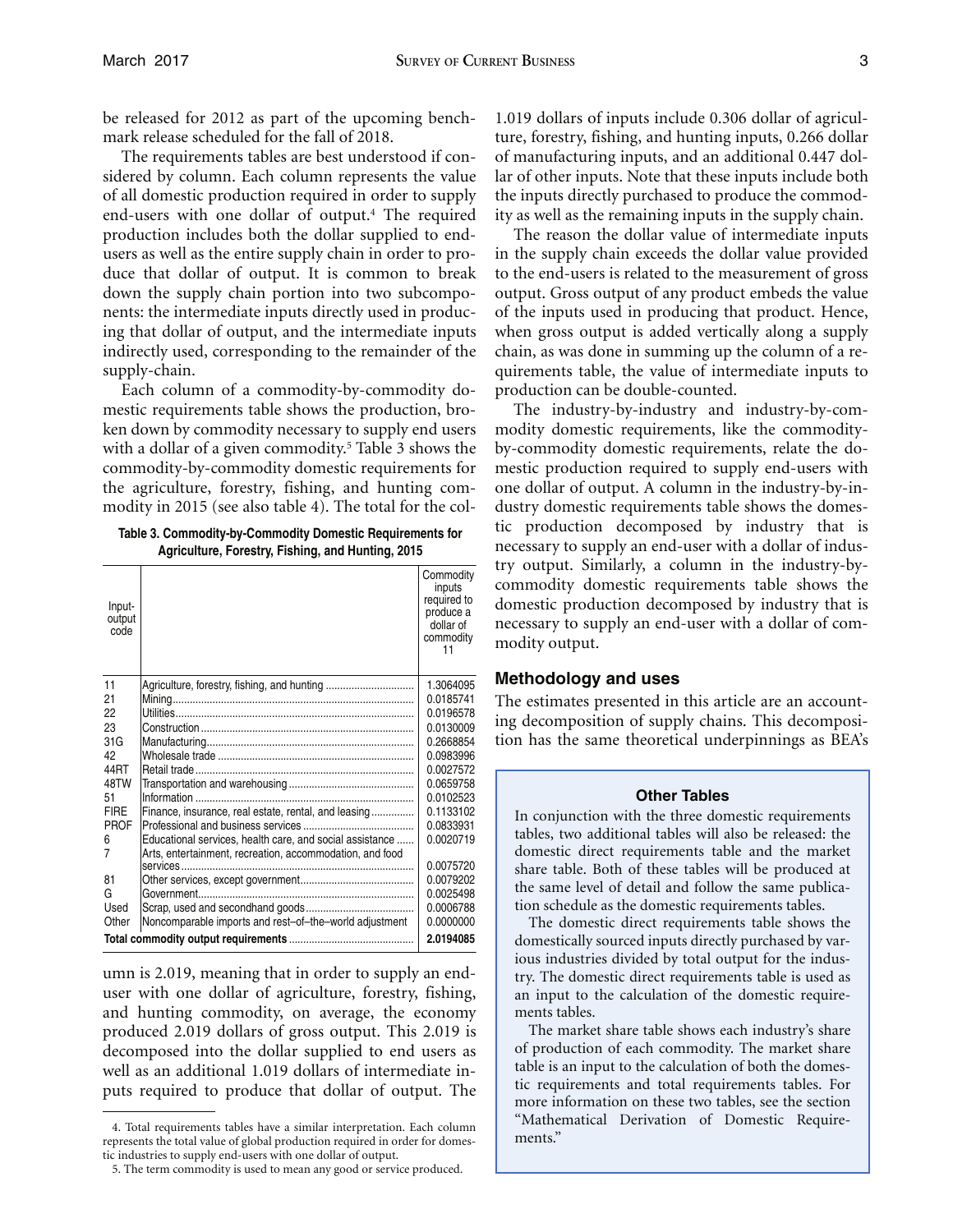currently published total requirements tables. Both sets of estimates are mathematical descriptions of production which relate inputs to output. The main assumptions underlying the calculation of these tables are

- Constant returns to scale.
- No substitution of inputs to production is possible.
- No production process produces more than one type of output.
- Hybrid technology assumption that combines both the industry technology and commodity technology assumption.<sup>6</sup>

The new domestic total requirements estimates are best viewed as representing an average technological relation between inputs and output for a given reference year. Viewing the estimates in this ex-post way, the above assumptions are not overly restrictive because they help simplify the accounting decomposition of supply chains to average relations. Requirements are also commonly used for predictive purposes, not for accounting purposes; the canonical modeling example being to use requirements for impact analysis.<sup>7</sup> When using requirements for predictive purposes, however, caution is necessary, especially if applied to a hypothetical economy with very different levels of output from the actual economy. In this scenario, the assumptions of constant returns to scale and no substitution of inputs can be restrictive because they do not allow for any optimizing behavior on the part of firms in regards to production processes.<sup>8</sup>

## **Mathematical derivation of domestic requirements tables**

The domestic requirements estimates are prepared in four broad steps. The first step is to calculate domestic intermediate inputs based on the use table and imports matrix. The second step is to compute the domestic direct requirements matrix based on the intermediate input section of the domestic use table. The third step is to compute the market share matrix based on the make table. The fourth step is to combine the domestic direct requirements matrix and the market share matrix to create the three types of domestic requirements tables.9

Given

- q: Vector of commodity output.
- g: Vector of after redefinitions industry output.

U: Intermediate inputs portion of the after redefinitions Use table (commodity-by-industry).

V: Make table after redefinitions (industry-by-commodity).

W: Intermediate inputs portion of the Import matrix (commodity-by-industry).

I: Identity matrix

 a square matrix in which the elements of the vector ap- $\wedge$ : A symbol that, when placed over a vector, indicates pear on the main diagonal and zeros elsewhere.

 $\dot{U}$ : Domestic intermediate inputs, are computed as

$$
U = U - W
$$

 E: Domestic direct requirements matrix in which en- tries in each column show the amount of a commodity used by an industry per dollar of output of that industry is computed as

$$
E = U \hat{g}^{-1}
$$

D: Market share matrix in which show the share of industry production of particular commodities is computed as

$$
D = V \hat{q}^{-1}
$$

The commodity-by-commodity domestic requirements table is computed as

$$
(I - ED)^{-1}
$$

The industry-by-industry domestic requirements is computed as

$$
(I - DE)^{-1}
$$

The industry-by-commodity domestic requirements table is computed as

$$
E(I - ED)^{-1}
$$

#### **Looking ahead**

 ongoing TiVA work at BEA is being done in conjunc-BEA's industry accounts are also developing trade in value added (TiVA) statistics that expand the domestic requirements featured in this article by allowing a decomposition of supply chains into domestic valueadded and foreign value-added components. This tion with related efforts by the Organisation for

<sup>6.</sup> For a full discussion of various technology assumptions, see, Jiemin Guo, Ann M. Lawson, and Mark A. Planting, ["From Make-Use to Symmet](http://www.bea.gov/papers/pdf/alttechassump.pdf)ric I-O Tables: An Assessment of Alternative Technology Assumptions."

<sup>7.</sup> For an example of how to use requirements in modeling, see, Mary L. Streitwieser, "A Primer on [BEA's Industry Accounts."](https://www.bea.gov/industry/pdf/industry_primer.pdf)

<sup>8.</sup> When using these estimates for predictive purposes, it is common to further assume that there are no capacity constraints.

<sup>9.</sup> For a discussion on computing requirements tables, see Karen J. Horowitz and Mark A. Planting, ["Concepts and Methods of the U.S. Input](http://www.bea.gov/papers/pdf/IOmanual_092906.pdf)-[Output Accounts."](http://www.bea.gov/papers/pdf/IOmanual_092906.pdf)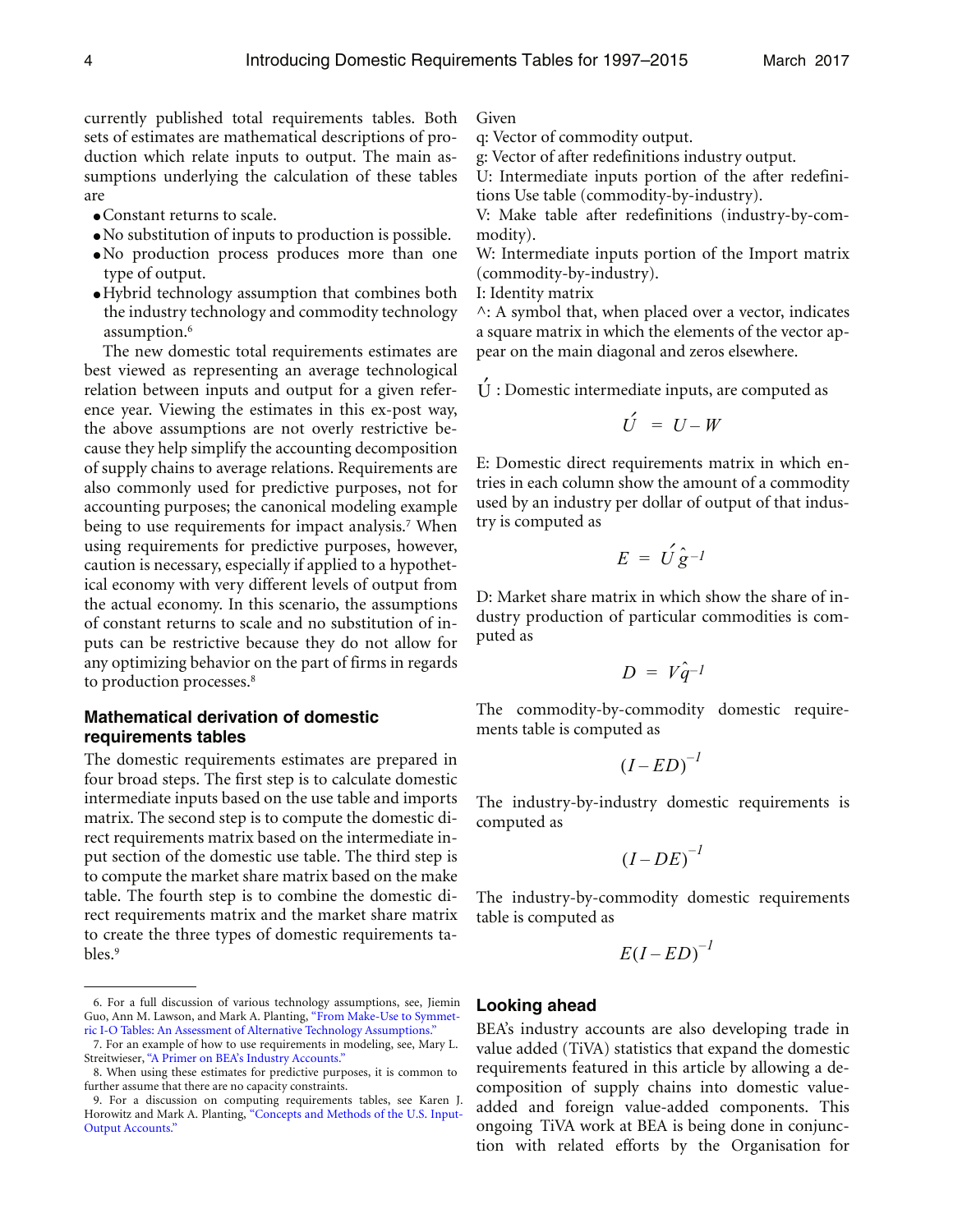the World Trade Organization (WTO), Asia Pacific ica Regional TiVA Initiative.

Economic Co-operation and Development (OECD), Economic Cooperation (APEC), and the North Amer-

#### **Requirements Variants**

supply chains. Just as there are multiple ways of describ- process and can be measured as the difference between ing a supply-chain, there are multiple types of require- gross output produced and intermediate inputs used in ments tables. This box describes a few of these different the production process. Income requirements are usually variants. In this case, the variants are differentiated based computed only for domestic requirements tables and on three parameters: the scope of measurement of the decompose the supply-chain into the income accruing to supply chain, the valuation of the supply chain, and the each producer. inclusion of demand-side effects. Some of the more com- Employment requirements are measured in terms of mon variants are included below, but the list is by no labor employed in production. Labor is commonly meameans exhaustive. Sured either as persons engaged in production or as full-

or focus exclusively on the domestic component of the domestic requirements tables. In addition, they are usucalled domestic requirements. into the labor employed by each producer.

the inputs used in production as well as the income the supply chain.<br>accrued from production. Because the value of gross out-<br>The requirements featured in this article are nationalaccrued from production. Because the value of gross outdouble-counting. Gross output requirements decompose [gross output requirements](https://www.bea.gov/industry/io_annual.htm). In addition, regional type I

added terms. Value added is the additional value gener- [Regional Input-Output Modeling \(RIMS II\) System](https://www.bea.gov/regional/rims/rimsii/).

Requirements are a tool for mathematically describing ated by the capital and labor utilized in the production

**Scope.** Requirements can estimate the entire supply time equivalent labor. Employment requirements, like chain, inclusive of the foreign parts of the supply-chain, income requirements, are usually computed only for supply chain. Requirements that estimate the entire sup- ally computed only for industry-based tables (industryply chain are called total requirements while require- by-industry and industry-by-commodity tables). ments that focus only on the domestic component are Employment requirements decompose the supply chain

**Valuation.** The supply chain, whether domestic or **Demand-side effects.** Requirements tables also differ total, can be valued in terms of gross output, value added between tables that capture only supply effects and tables (or the income generated from production), or employ- that capture supply and demand effects. Requirements ment. that capture only supply effects are called type I multipli-Gross output is measured as the value of goods and ers, while type II multipliers include both supply and services produced in a given year valued at producers' demand effects. The values in type II requirements prices (the price received by the industry, including sales embed the type I requirements and include the induced and excise taxes). Gross output reflects both the value of demand resulting from wages earned along the length of

put reflects the value of its inputs, summing require- level type I domestic gross output requirements. BEA's ments along a vertically integrated supply chain leads to existing requirements tables are national-level type I [total](https://www.bea.gov/industry/io_annual.htm) the supply-chain into the dollars spent on various inputs. and type II domestic requirements for gross output, Income requirements measure production in value income, and employment are available through [BEA's](https://www.bea.gov/regional/rims/rimsii/)